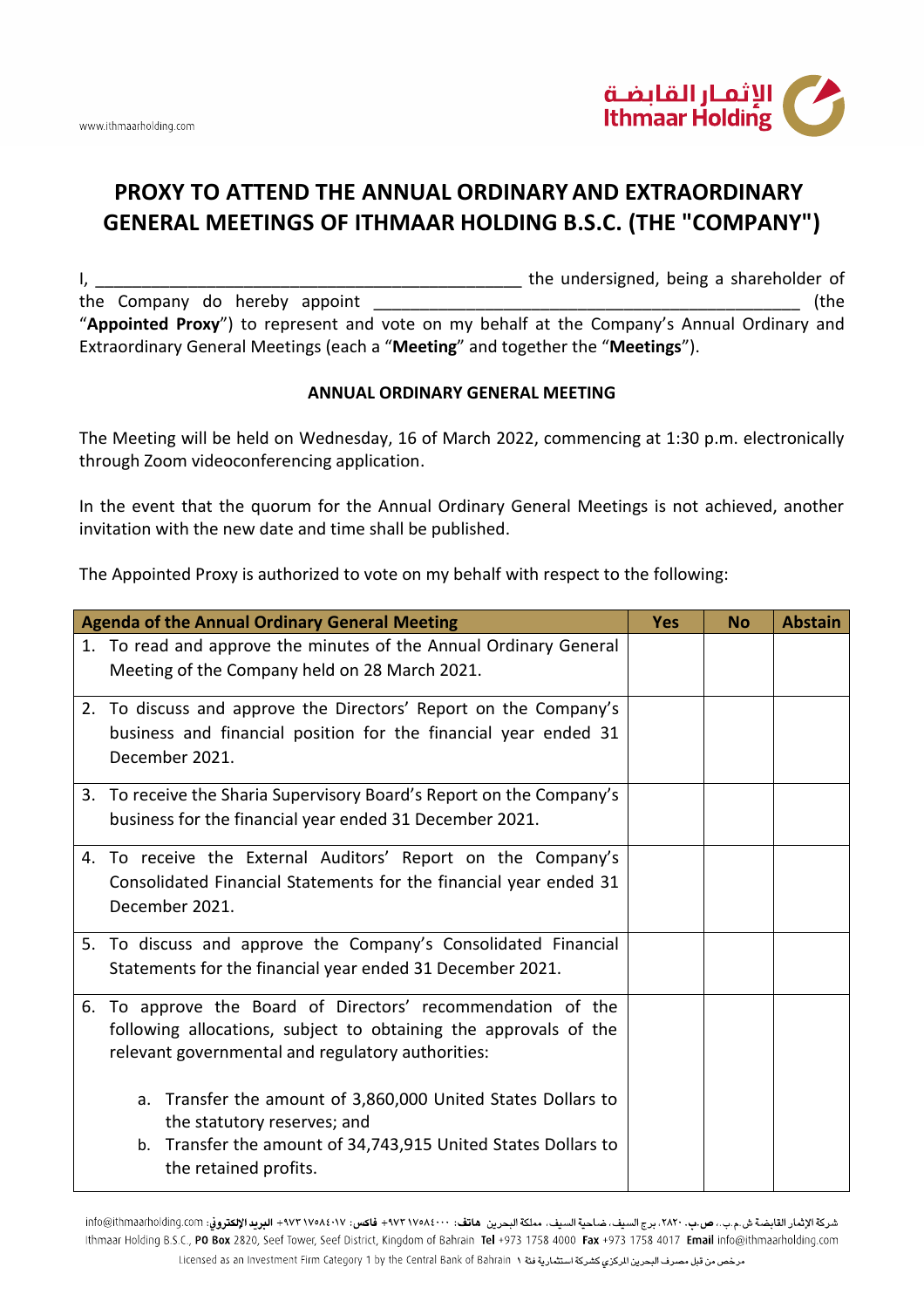



| 7. To report the transactions during the financial year ended 31<br>December 2021, with any related parties or major shareholders, as<br>stated in Note No. 38 of the financial statements in accordance with<br>Article 189 of the Bahrain Commercial Companies Law No. 21 for<br>the year 2001 and its amendments ("BCCL"). |  |  |
|-------------------------------------------------------------------------------------------------------------------------------------------------------------------------------------------------------------------------------------------------------------------------------------------------------------------------------|--|--|
| 8. To discuss and approve the Board of Directors report on the<br>Company's Corporate Governance for the financial year ended 31<br>December 2021 and the Company's compliance with the<br>requirements of the Central Bank of Bahrain ("CBB") and the BCCL.                                                                  |  |  |
| 9. To discharge the Board of Directors of the Company from any<br>liability resulting from the performance of their respective duties<br>during the financial year ended 31 December 2021.                                                                                                                                    |  |  |
| 10. To approve the extension of the Sharia Supervisory Board's term for<br>a period not exceeding six (6) months.                                                                                                                                                                                                             |  |  |
| 11. To review and approve the aggregate benefits and remuneration of<br>the members of the Sharia Supervisory Board for the financial year<br>ending 31 December 2022.                                                                                                                                                        |  |  |
| 12. To adopt the Board of Directors' recommendation to appoint the<br>external auditors of the Company for the financial year ending 31<br>December 2022, subject to the approval of the CBB, and to<br>authorize the Board of Directors to determine their remuneration<br>accordingly.                                      |  |  |
| 13. To review and discuss the decision of the Capital Markets Authority<br>in Kuwait to mandatory delist the Company's shares from Boursa<br>Kuwait, in line with article 2-4-2 of Book 12 of Decree-Law No. 72 of<br>2015 which amended the Executive Regulations to Law No. 7 of<br>2010.                                   |  |  |
| 14. Any other matters arising in accordance with Article 207 of the<br>BCCL.                                                                                                                                                                                                                                                  |  |  |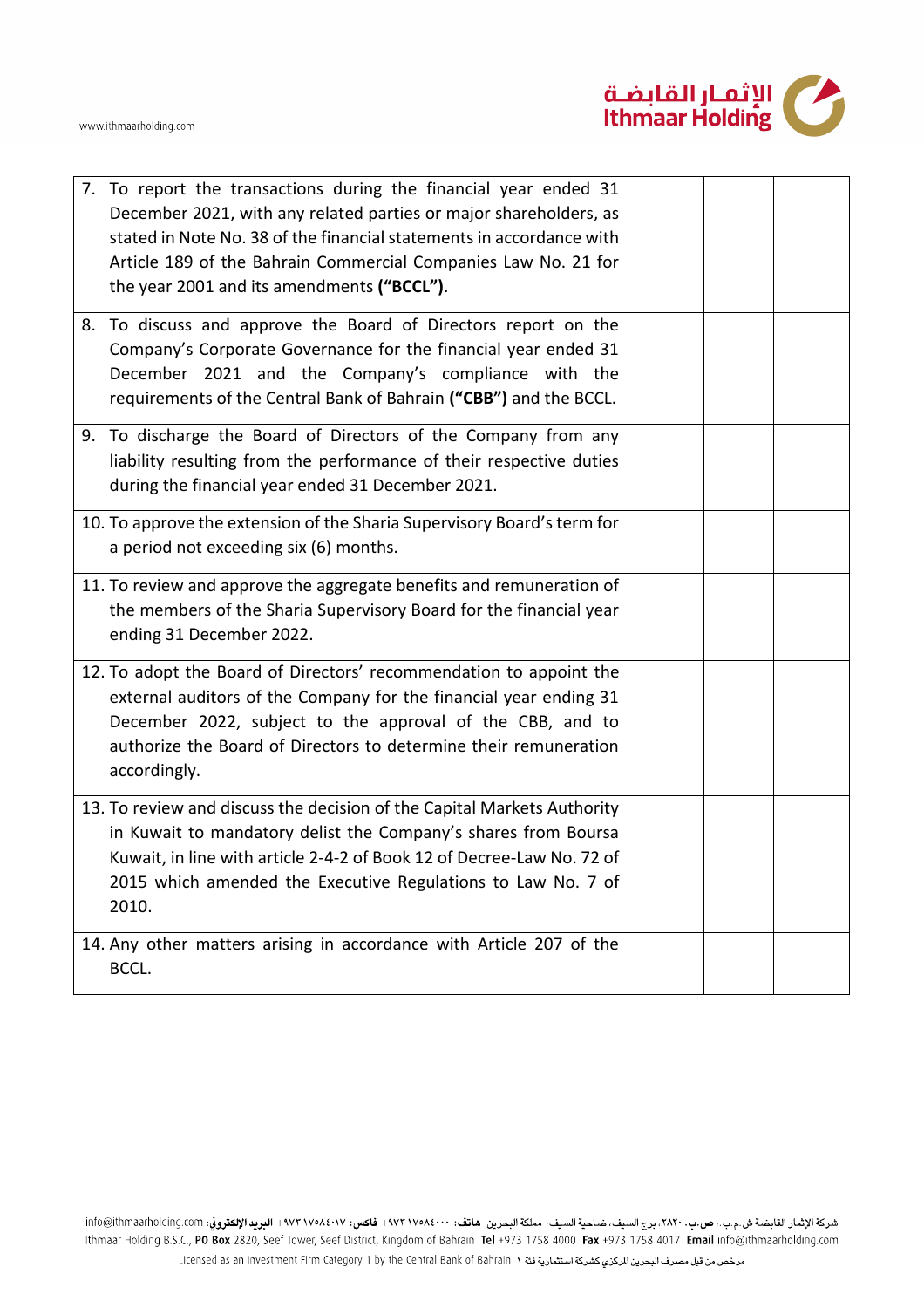

## **EXTRAORDINARY GENERAL MEETING**

The Meeting will be held on Wednesday, 16 March 2022, commencing at 1:30 p.m. electronically through Zoom Videoconferencing application.

In the event that the quorum for the Extraordinary General Meeting is not achieved, a second Meeting will be held on Thursday, 17 March 2022 electronically, at the same time. In the event that the quorum for the second Meeting is not achieved, a third Meeting will be held on Sunday, 20 March 2022 electronically, at the same time.

The Appointed Proxy is authorized to vote on my behalf with respect to the following:

| <b>Agenda of the Annual Extraordinary General Meeting</b> |                                                                                                                                            | <b>Yes</b> | <b>No</b> | <b>Abstain</b> |
|-----------------------------------------------------------|--------------------------------------------------------------------------------------------------------------------------------------------|------------|-----------|----------------|
|                                                           | 1. To receive and approve the minutes of the Extraordinary General                                                                         |            |           |                |
|                                                           | Meeting of the Company held on 30 March 2017.                                                                                              |            |           |                |
|                                                           | 2. To discuss the Company's financial position pursuant to Article                                                                         |            |           |                |
|                                                           | 64(7) of the Articles of Association of the Company and approve                                                                            |            |           |                |
|                                                           | suitable measures to resolve the addressed issues.                                                                                         |            |           |                |
|                                                           | (An explanatory circular in respect of this agenda item shall follow)                                                                      |            |           |                |
| 3.                                                        | To discuss and approve, subject to obtaining the required                                                                                  |            |           |                |
|                                                           | regulatory approvals, the proposed sale and transfer of certain                                                                            |            |           |                |
|                                                           | direct assets of the Company and indirect assets of the Company                                                                            |            |           |                |
|                                                           | held by the Company's subsidiaries Ithmaar Bank B.S.C (Closed)                                                                             |            |           |                |
|                                                           | ("Ithmaar Bank") or IB Capital B.S.C. (Closed) ("IB Capital"), to Al<br>Salam Bank B.S.C., or any other entity as may be agreed upon with  |            |           |                |
|                                                           | Al Salam Bank B.S.C., the following assets:                                                                                                |            |           |                |
|                                                           |                                                                                                                                            |            |           |                |
|                                                           |                                                                                                                                            |            |           |                |
|                                                           | a. the entire retail business of Ithmaar Bank, including the assets<br>and liabilities of individual customers and all right, obligations, |            |           |                |
|                                                           | assets and liabilities pertaining to the retail business;                                                                                  |            |           |                |
|                                                           | the entire shareholding in Bank of Bahrain and Kuwait B.S.C.;<br>b.                                                                        |            |           |                |
|                                                           | the entire shareholding in The Benefit Company B.S.C. (Closed);<br>c.                                                                      |            |           |                |
|                                                           | the entire shareholding in MasterCard Inc.;<br>d.                                                                                          |            |           |                |
|                                                           | e. the entire shareholding interests in Solidarity Group Holding                                                                           |            |           |                |
|                                                           | B.S.C. (Closed); and<br>a partial portfolio of Government of Bahrain issued Sukuk held<br>f.                                               |            |           |                |
|                                                           | by Ithmaar Bank.                                                                                                                           |            |           |                |
|                                                           | (An explanatory circular in respect of this agenda item shall follow)                                                                      |            |           |                |
|                                                           |                                                                                                                                            |            |           |                |
|                                                           |                                                                                                                                            |            |           |                |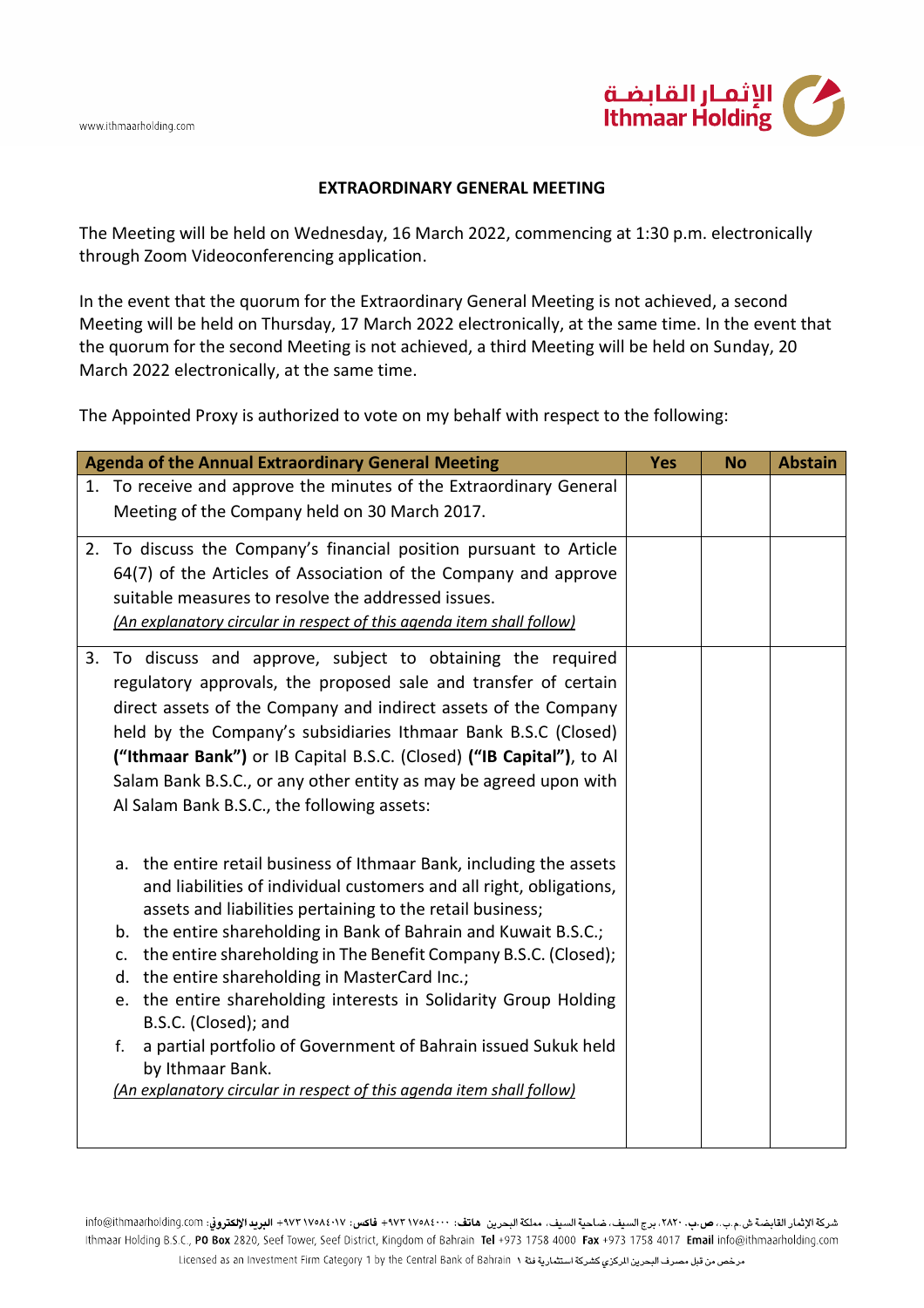



4. To authorize the Board of Directors of the respective company, as applicable, to negotiate and finalize the terms of the approved transactions and do and take all necessary actions and steps to give effect and execute the approved transactions and resolutions passed in the Meetings on behalf of the Company, including, but not limited to, sign the share sale and purchase agreements, business transfer agreements, sale contracts, share transfer contracts, undertakings, assignments, and all the required transaction documentation, as well as represent the Company before all governmental and non-governmental authorities, including, but not limited to, the CBB, the Ministry of Industry, Commerce and Tourism, Bahrain Bourse and public and private notaries, and to delegate all or any of its powers thereof.

| Name of shareholder:     |  |
|--------------------------|--|
| <b>Number of shares:</b> |  |
| Signature:               |  |
| Date:                    |  |

## **Notes:**

- (a) Each Shareholder, regardless of the number of the shares he or she owns, shall have the right to attend the Meetings, and shall have a number of votes equal to the number of shares he or she owns in the Company. Any provision or decision to the contrary shall be null and void (Article 203 of the BCCL).
- (b) Any Shareholder may appoint a proxy to attend the Meetings on their behalf, provided that the proxy holder shall not be the Chairman of the Board of Directors, a Director serving on the Board of Directors or an employee of the Company. However, this shall not prejudice the right to delegate a first-degree relative. This shall be by virtue of a special proxy evidenced in writing designated for this purpose by the Company. Legal representatives of the members lacking capacity or under legal incapacity shall represent them in the Meetings (Article 203 of the BCCL).
- (c) Shareholders intending to appoint a proxy to represent them at the Meetings are requested to present the proxy form to the Company or the share registrar Bahrain Clear B.S.C. (Closed) ("**Bahrain Clear**") no later than 24 hours prior to the time of the Meetings. Requests for electronic attendance will be accepted up until 15 minutes prior to the Meetings time. Proxy forms may be obtained electronically from the Company's website [www.ithmaarholding.com,](http://www.ithmaarholding.com/) Bahrain Bourse website or Dubai Financial Market website.